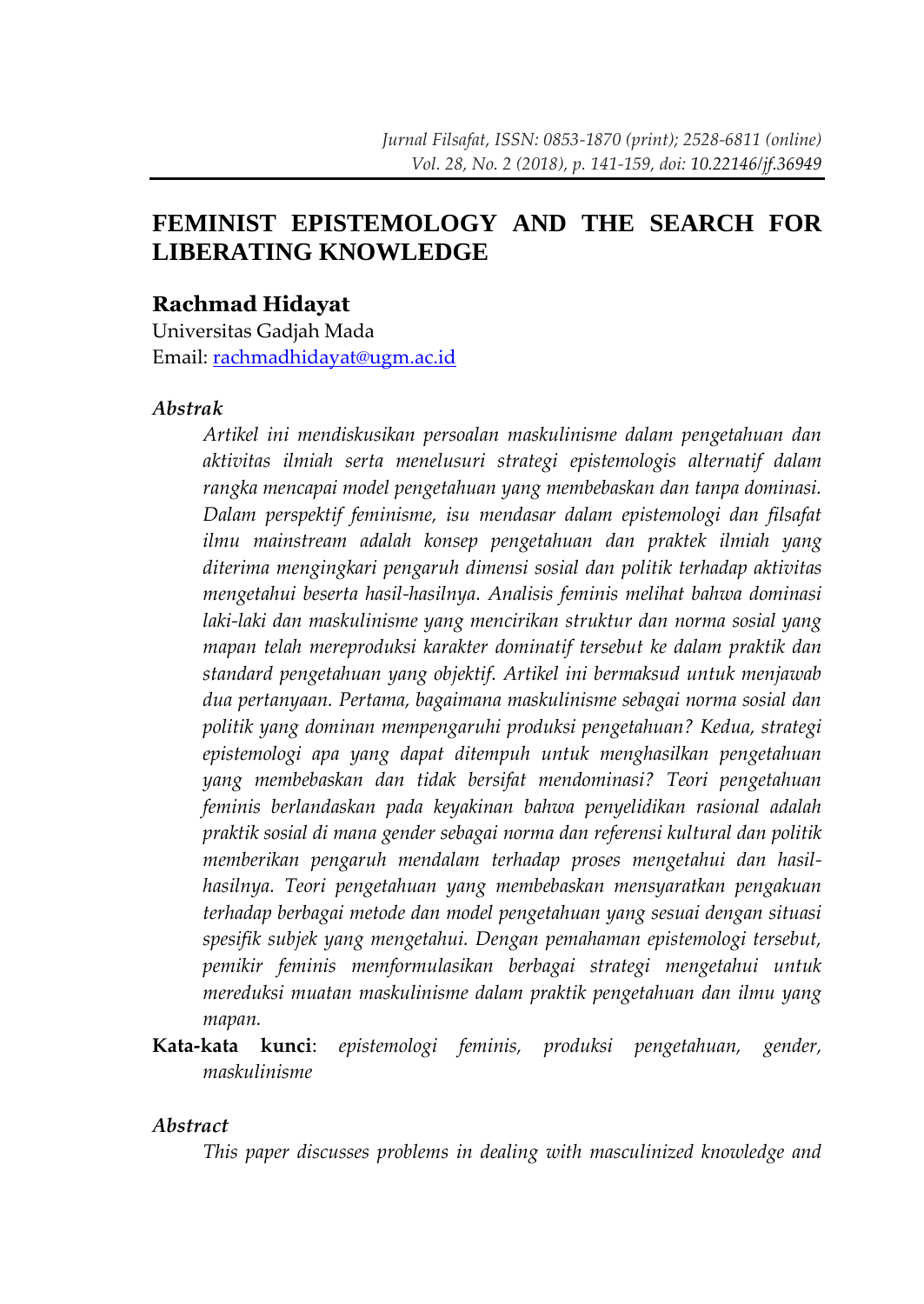*scientific enterprises, and seeks alternative epistemological strategies in achieving liberating and un-dominated knowledge production. A general problem with "mainstream" epistemology and philosophy of science from feminist perspectives is that the well accepted concept of knowledge and scientific practices derived from it deny the impacts of social and political dimension toward knowing activities and their results. Feminists observed that men and their masculinities have been reproducing their social and political domination into the practices and standard of objective knowledge. The paper takes on two questions. First, how masculinity as dominant social and political norm has influence the production of knowledge? Second, what epistemological strategies would allow the production of less dominating and liberating knowledge? Feminist theories of knowledge built on the belief that rational inquiry is social practice through which gender as cultural and political norms and reference give deep impacts toward knowing process and it results. A theory of liberating knowledge requires acknowledgement and acceptance of multiple methods and models of knowledge in accordance to specific situation of the knowing subjects. Through such epistemological understanding feminist theorists formulated epistemological strategies to reduce masculinity in the rational inquiries and well accepted science.*

**Keywords**: *feminist epistemology, knowledge production, gender, masculinity*

\_\_\_\_\_\_\_\_\_\_\_\_\_\_\_\_\_\_\_\_\_\_\_\_\_\_\_\_\_\_\_\_\_\_\_\_\_\_\_\_\_\_\_\_\_\_\_\_\_\_\_\_\_\_\_\_\_\_\_\_\_\_\_\_\_\_\_\_

### **INTRODUCTION**

This paper discusses feminist theories in dealing with masculinized knowledge and in exploring alternative epistemological strategies to produce liberating and un-dominated knowledge. The mainstream epistemology and the philosophy of science derived from it have been operating under the assumption that the social position and gendered bodies of subject of knowledge have no relevance on epistemological endeavor (Nelson 1995). Many theoretical streams in epistemology and the philosophy of science show very little interest in bringing claims on knowledge, epistemological framework, or epistemology itself into historical consideration. There has been long existed among the most influential epistemological traditions the premise that a general theory of knowledge is possible.

It is exactly against this premise that feminist theorists have launched their critics toward mainstream epistemological thinking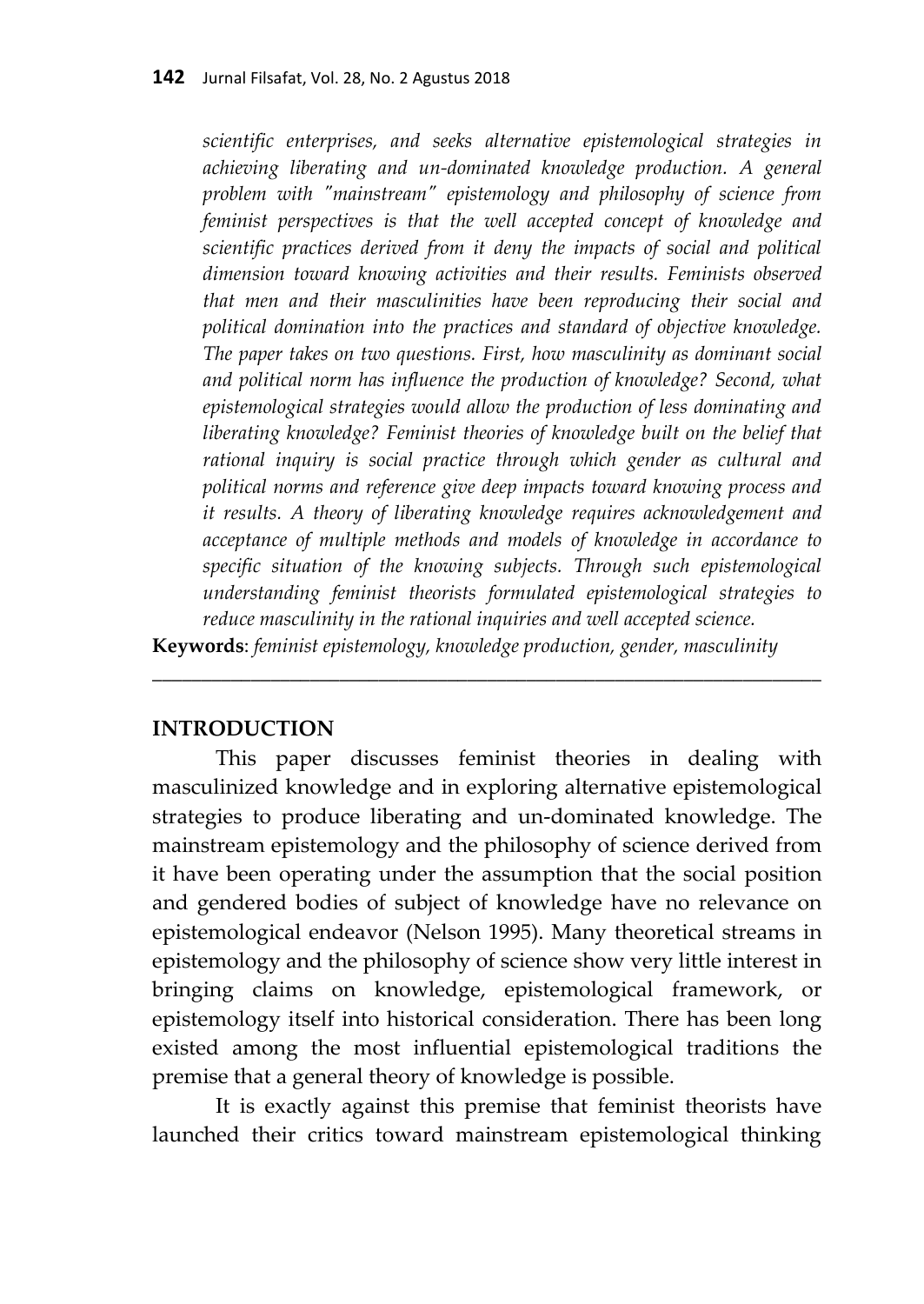and further developed their own theories of knowledge. In contrast to the mainstream epistemology, the very premise of feminist epistemology asserts that rational inquiry is a social endeavor (Longino 1990; Nelson 1993). Feminist theorists heavily stress on the significance of the social, cultural and political context on the activity of knowing. In this context, gender deeply affects the knowledge production by the knowing subject. Linda Alcoff and Elizabeth Potter (1993), for example, suggest that the social status and "the sexed body of the knower" have impact on the production of knowledge and further to the notion of "universality" of knowledge being sought and claimed by mainstream epistemological enterprise (p. 13). This "universal" notion of knowledge presumes that subject of knowledge has no gender and represents anyone capable of undertaking rational activities. However, as Code argues, such epistemological model implicitly presupposes a male knower (Code 1991). That is to argue that the contemporary epistemological core model is the embodiment of men's way knowing and men's way thinking.

As a tradition of epistemology, feminist epistemological inquiries centre on a range of influences of gender as social norms, discourses and social structure on the production of knowledge. At the same time, feminist theorists analyse how the production of knowledge give impact to social, political and cultural standing of women and other marginalised groups. There is no, or may never, single representation of feminist epistemology (Alcoff and Potter 1993). Feminist epistemology comprises of diverse (and not always compatible each other), dynamic and far from complete theoretical projects (Nelson 1995).

While demonstrating very strong critical orientation, feminist epistemology seriously takes constructive efforts further. Critical characteristic uncovers various forms of masculine tendencies at the center of philosophical enterprises on topics such as objectivity, reason, subjectivity, knowledge, and rationality. Constructive element of feminist epistemology includes engraving out rooms for feminist intellectual inquiries, exploring and constructing models for liberating or non-dominating theoretical agendas. In this constructive epistemology field, feminist standpoint theory, feminist empiricism,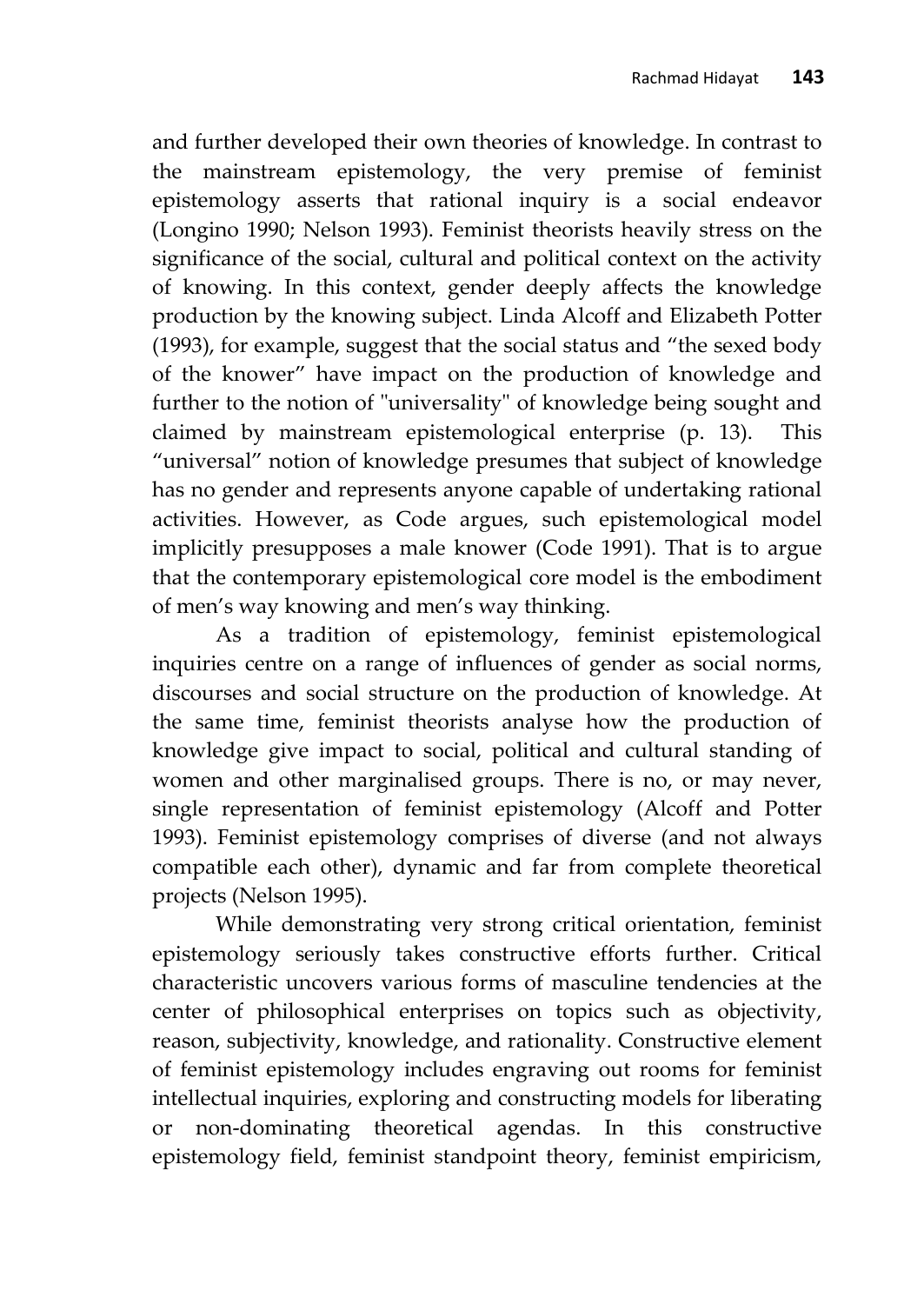and, increasingly, feminist pragmatism are the most profound contributors to the tradition (See Lloyd 1984, Code 1991, 1995, Harding 1986, 1991, Rooney 1994, 1995, Anderson 1995, Solomon 1995, also Alcoff and Potter 1993, Lennon and Whitford 1994).

In response to the mainstream theories of knowledge, feminist epistemological project drives toward two main objectives. First, it attempts to reveal various forms and levels of sexism and masculine bias lying under theoretical inquiries. Second, feminist epistemology seeks to provide theoretical grounds which incorporate a commitment to liberation of women and other socially and politically oppressed groups of people (Longino 1993a). With regards to these aims, this article addresses two central questions within feminist epistemological inquiries. *First*, how masculinity take forms in the production of knowledge? Second, what epistemological strategies would allow the production of less dominating and liberating knowledge?

## **DISCUSSION**

### **Knowledge Production and Masculine Domination**

One of the most well accepted notions of knowledge in the Western epistemological tradition is presented in the formula "S knows that P". This formula presumes object of knowledge to be independent and readily observable to the mind of the knower. At the same time it requires subject of knowledge to be impersonal, emotionally detached, oriented to things rather than persons, and oriented to an "objective" form of its knowledge object. The impersonality of subject of knowledge presumes that the knowing subject has no sex. This formula shapes the widely adopted conceptions of objectivity that asserts the possibility of objective knowledge as the "view from nowhere" (Daston and Gallison 2007). This conception implies that all other points of view are invalid or biased.

That requirement of subject of knowledge to be impersonal, emotionally detached, and oriented to things rather than persons and independent to the object sits at the center of feminist critic on epistemology. Feminists such as Sandra Harding (1989) and Susan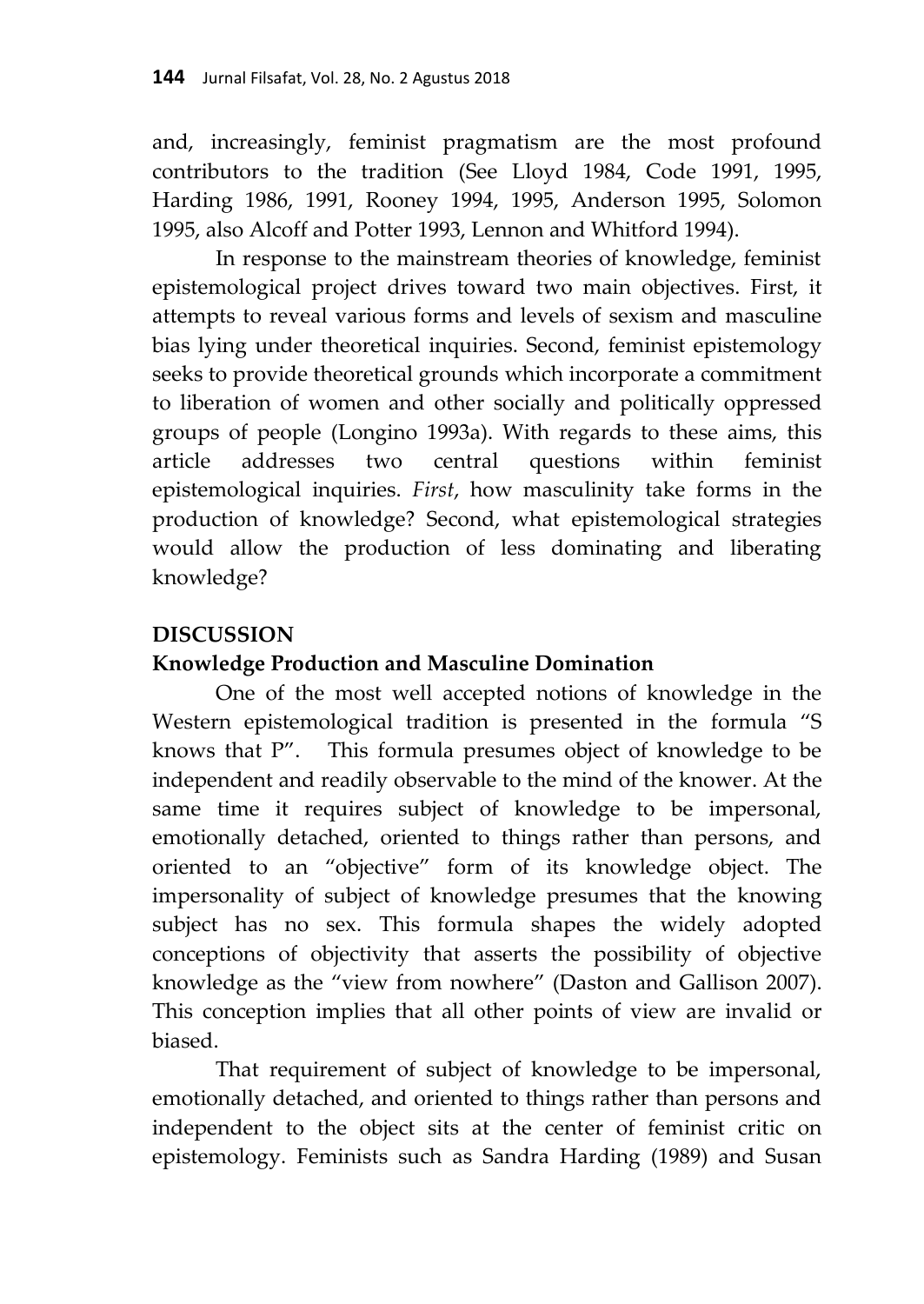Bordo (1995) had revealed that such features of subject are stereotypically attributed to men and represent masculine gendered symbols. These features are in conjunction with the dominant gendered representation of masculinity and femininity as opposed each other and mutually exclusive. What is more dangerous, such set of features, in feminist perspective, implicitly abandon the epistemic capabilities and authority of women and other marginalized groups. It is a shared notion within feminist theories that objectivity has history and produced within certain historical contexts (Daston and Gallison 2007). Gender is a crucial dimension shaping that historical context.

A crucial aspect of feminist critical tradition examines how mainstream epistemological concepts give impacts to political, social and cultural marginalization of women and other subordinate groups. Feminist critiques focus on how the notion of impersonal, emotionally detached and independent subject has created masculine domination and epistemic exclusion toward women and other marginalized groups. Feminist critiques identify at least two main implications of this theory of knowledge that produce masculine domination in epistemological enterprises, namely *epistemic injustice* and *epistemic ignorance*.

Epistemic injustice takes place when mainstream theory of knowledge allows the dominant groups to monopolize epistemic authority for themselves. At the same time they disregard the epistemic capacity of subordinate groups by creating stereotypes that stigmatize subordinate groups as incompetent or untruthful with regard to the production of knowledge. They promote cultural markers that symbolize epistemic authority based on characteristics associated with their group such as sense on honor, moral credibility or political importance among elites group of men (Addelson 1983; Shapin 1994). Political, social and cultural structures allow the dominant group to secure access to these markers, namely access to institutions of knowledge such as higher education is made limited against subordinate groups. This power oriented tendencies undermines the ability of subordinate groups to contribute to epistemological enterprise, whereby committing epistemic injustice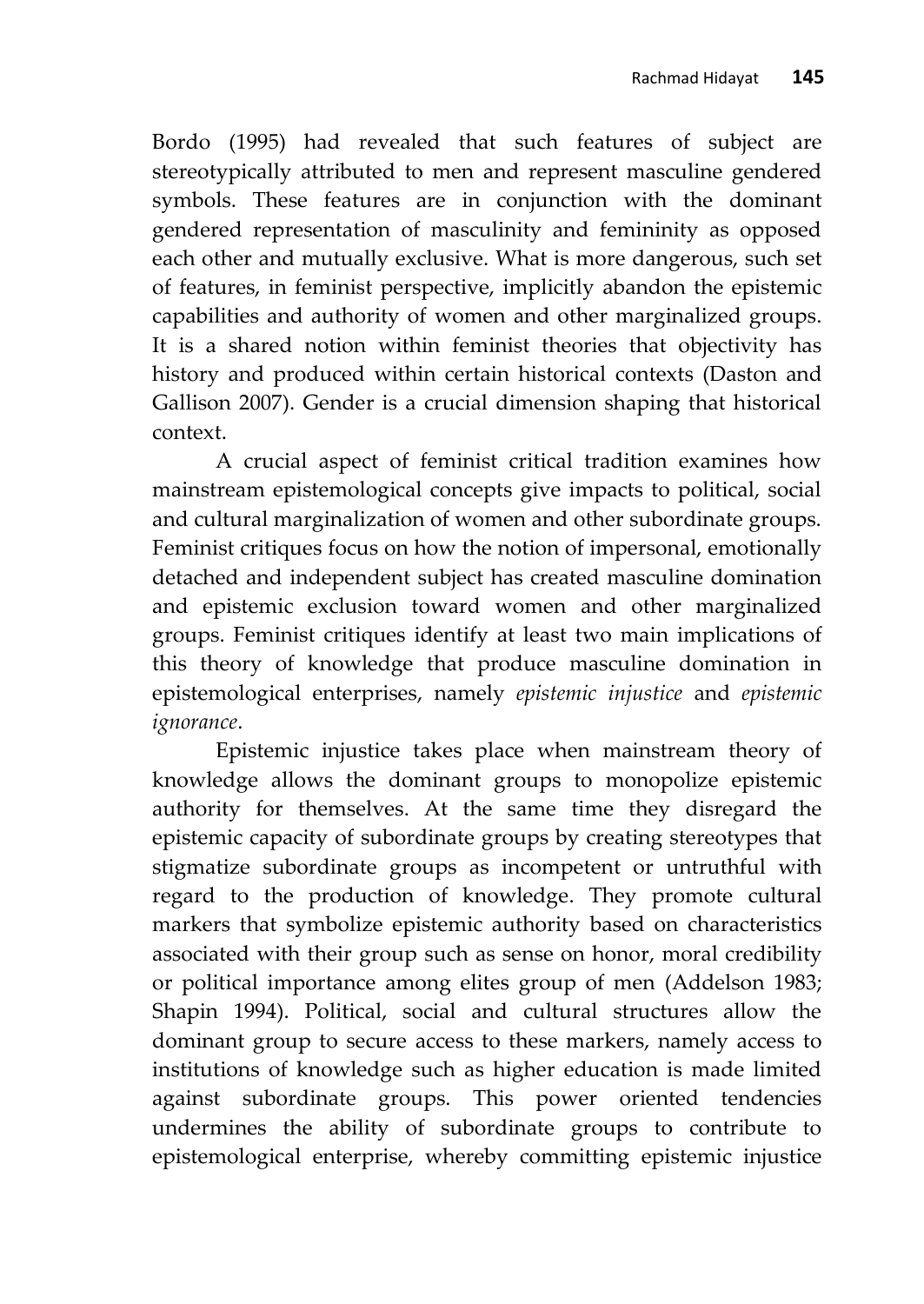against these groups. The dominant group of epistemological narrative particularly referred to White, middle-upper class, males.

A frequent case that can be categorized as a form of epistemic injustice is what Fricker (2007) calls "testimonial injustice." It refers to a scenario when dominant epistemic atmosphere lead society, partly or in majority, to disregard credibility of marginalized individuals or groups to voice out their narrative because of prejudice against these groups or their low social standing. Official denials of testimonies by women or children victims of sexual abuse committed by respected or powerful public figures (political leaders, religious leaders, adored celebrities, university professors) are frequent cases of testimonial injustice. Dotson (2011) explains that testimonial injustice operates in two mechanisms, namely silencing and smothering. Testimony silencing operates when the narrator's testimony being denied or disregarded particularly on the basis of prejudice against the narrator's identity or credibility. Testimony smothering occurs when the a member subordinate groups silences her own voices or keeps her story out of recognition due to fear of being misunderstood, denied, or causing more harmful prejudice their own groups and her identity. For example, women victims of exploitation (sexually, economically, religiously or politically) are often reluctant to voice out or testify against powerful and respected figures or institutions because their testimony more likely to reinforce cultural prejudices against women for being weak, sexually provoking, dishonest, morally weak, emotional or intellectually incompetent.

Hookway (2010) argues that testimonial injustice politically and socially excludes subordinate groups from participation in the production of public knowledge in general. Such epistemic exclusion may take forms in the exclusion of subordinate groups to engage in the activities of knowledge production including asking questions, proposing different perspectives or points of view, raising objections, and suggesting alternative arguments. When the dominant epistemic community does not take such contributions into serious consideration out of prejudice against the speaker's social and cultural identity, epistemic injustice is taking place against the speaker both as a subject of knowledge and as a member of epistemic community.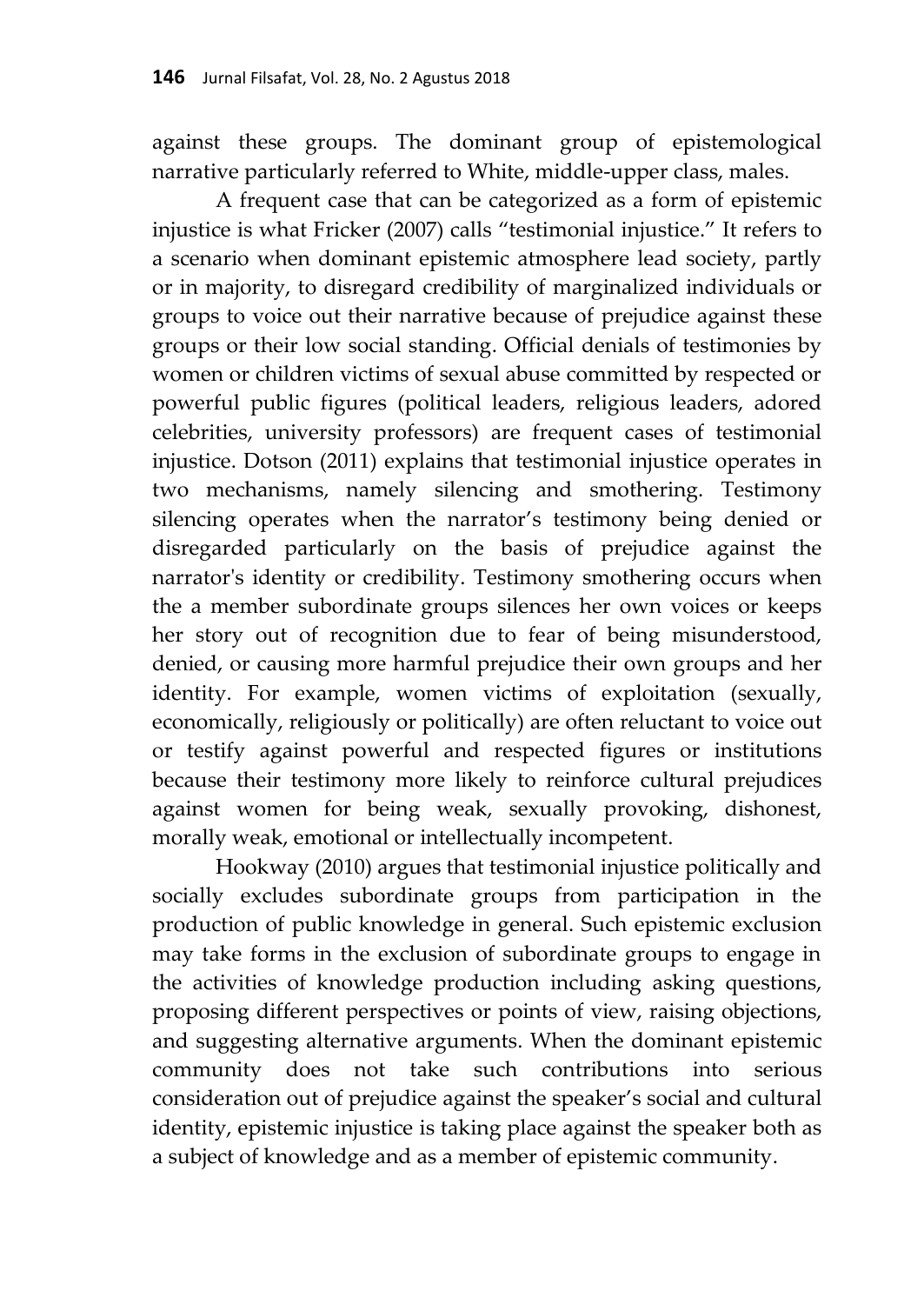There is a close link between epistemic injustices and epistemologies of ignorance. Epistemic injustice involves systematic ignorance that affects the social and political standing of subordinated groups as subject of knowledge. Epistemic ignorance may take forms in deliberately forgetting or taking no attention to certain crucial matters in the knowledge production. The authoritative knowledge institutions, for example, possess the capacity to develop knowledge meaningful to subordinated groups but chose to ignore the importance of such knowledge (Tuana 2006). The negligence of women's philosophers in the canonic history of Western philosophy is a very clear example of such ignorance. Epistemic ignorance also closes the possibilities of or represses academic enterprises that uncover the prevalent injustices system and practices.

According to Margonis (2007) epistemic ignorance could have further implications in weakening the capacities of subordinate groups to disseminate their knowledge to other groups, whereby diminishing their epistemic impact. In most cases, dominant groups would avoid the production of knowledge that lead to the truth of their own injustices system and practices (Margonis 2007). They could further establish hermeneutical ignorance that hinders their consideration and intellectual sense from the voices of the marginalized groups.

The discussion on epistemic domination above reinforces feminist points of view that epistemological inquiries are socially value-laden enterprises. What is more important, these value-laden rational endeavors have impacts on subordinating structure in the society. An aspect that feminist theorists employ to explain the social dimension of academic inquiry is the pragmatic component of scientific practice (Anderson 1995b).

Such pragmatic component precisely lays in very first step of research practice that is the research question. Every academic inquiry starts with questions). As Anderson (1995) observes, research questions may not be solely urged by rational motivation. A range of more practical interests in understanding particular phenomenon or in understanding problematic situations can also in fact lead to research questions. In such a common scenario, a scientific inquiry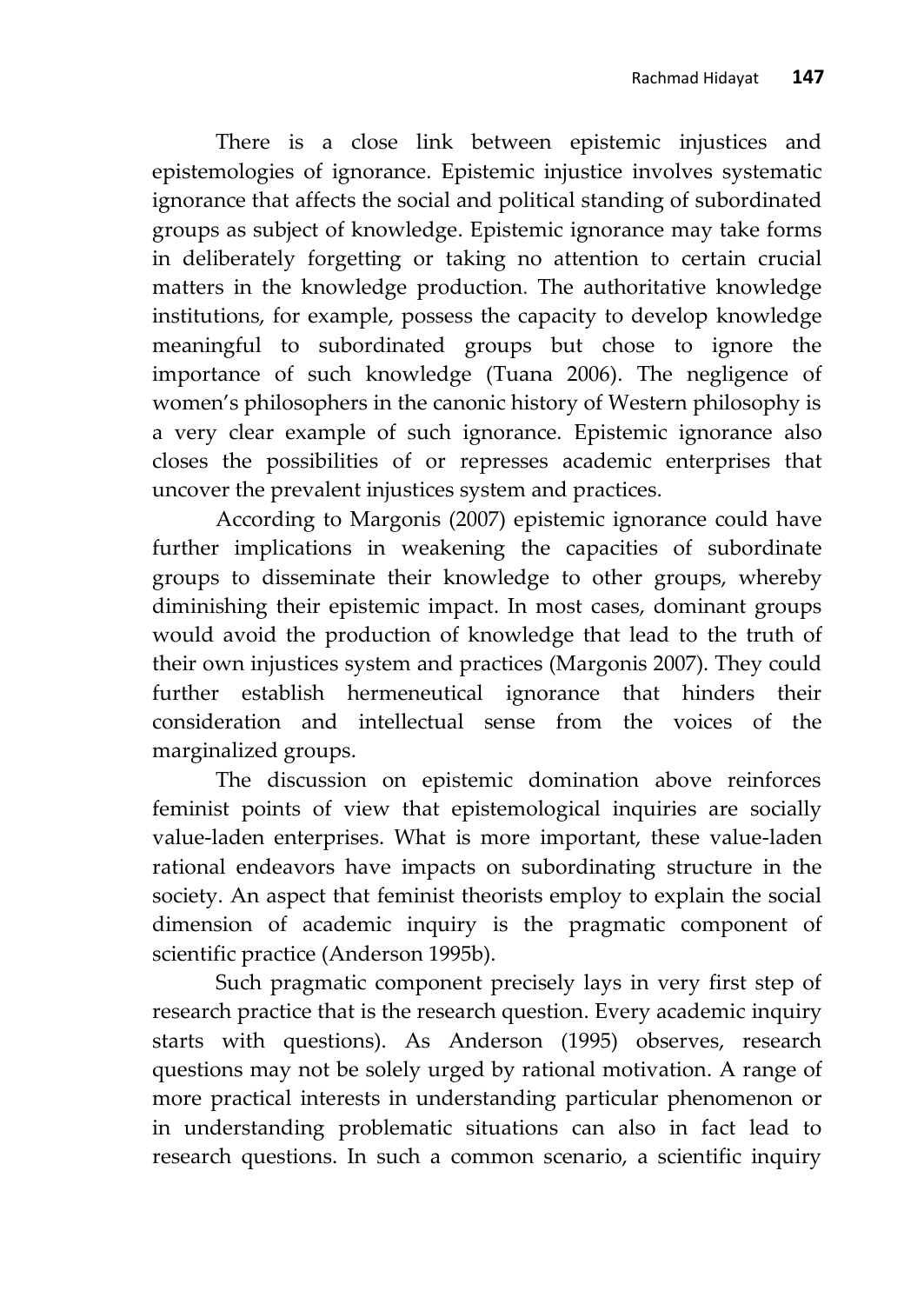bears practical purposes too. The outcome of that inquiry then is directed by these rational cum-pragmatic interests. The pragmatic component of scientific inquiry suggests new aspect of judgment of theories. A theory can not only be evaluated based on their adequate supporting evidence to assure their credibility, but further based on their cognitive accessibility to the situated knowing subject upon application (Anderson 1995).

Even those theorists who strongly believe in the valueneutrality of rational knowledge and science are aware that pragmatic interests contribute to the choice of objects of scientific inquiries. This means that pragmatic interests, including social, cultural and political ones, are epistemic resources that shape the knowledge production. Different pragmatic interests will generate different inquiries and seek to discover different aspects of the world (Anderson 1995). However, supporters of dominant notion of value-neutrality in academic inquiries assert that when the research activities in taking place using rational instruments the scientific discoveries are fully determined by the natural world. In contrast to this notion, feminist epistemologists argue that the practical interests produce deeper impacts into how the discoveries are achieved. Subject of knowledge, in fact, play a more active role in constituting the object of knowledge than merely using the rational instruments. Here, "constitution" of object means in term of representational and causal. In term of representational, the knowing subject constitute the object of knowledge by creating terms or concepts to represent it, and by defining the context through which the representation is working. According to Helen Longino (1990), if knowing is comparable to seeing, every act of seeing is a form of "seeing as" and different interests will lead to see the "same" things differently. This is an avoidable implication if subject of knowledge is understood to be situated in certain context. This is further implication when subject of knowledge, or their identities, are considered to be socially constructed.

Feminist philosophers of science strongly emphasize how social, cultural and political values bring a range of influence in scientific activities and practices (Wylie and Nelson 2007). They examine how certain values are embodied in particular scientific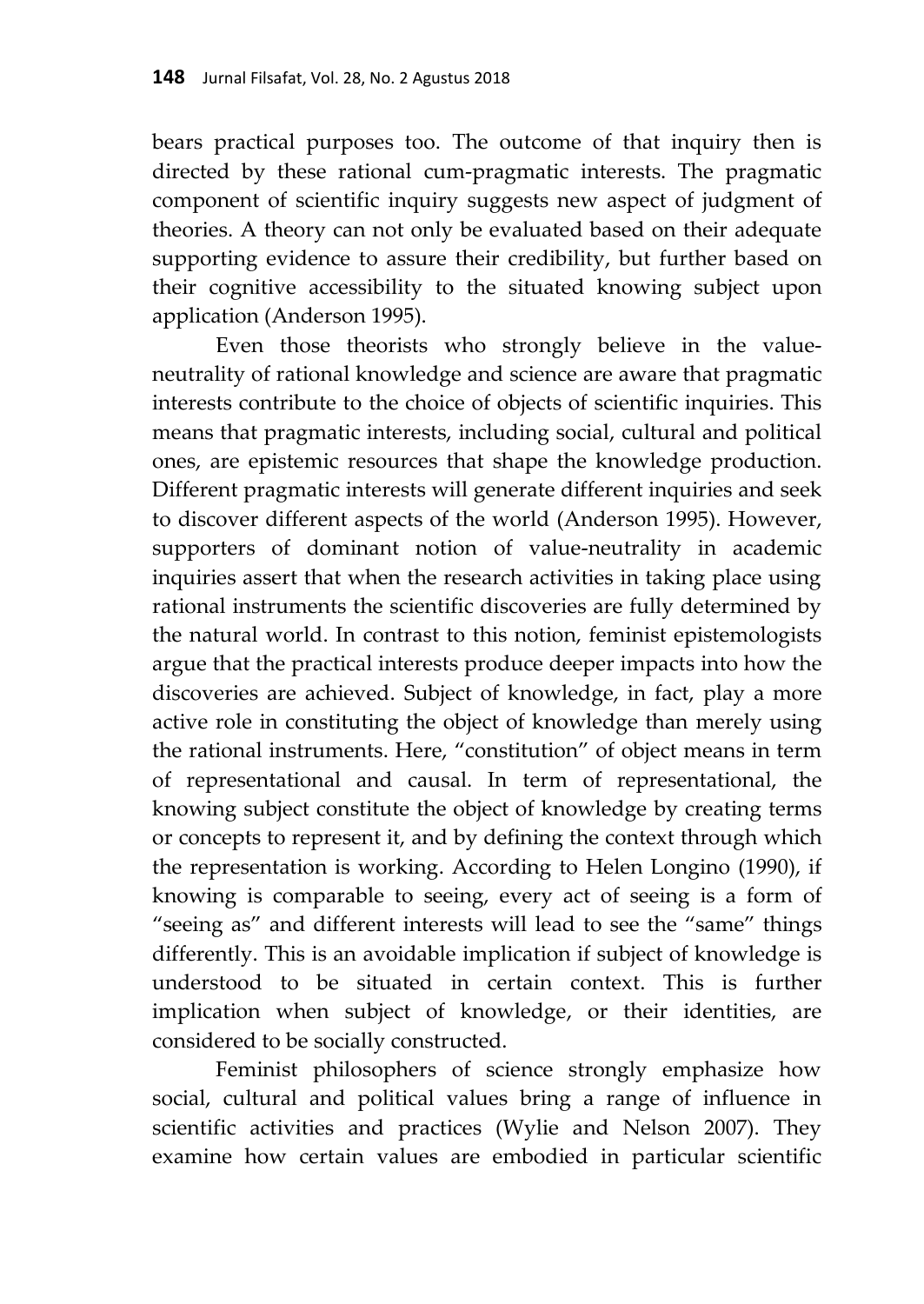practices and critically analyze whether these values hinder the discoveries of particular un-desirable facts, induce dogmatic thinking among subjects of knowledge, or isolate their findings from critical scrutiny, or whether these values open possibility for new discoveries (Anderson 2004). Privilege entitled to dominant groups and prejudices against marginalized groups are common contributors of such social values which provide reference for rational inquiries.

Anderson (1995) suggests that feminist theory on the social construction of rational inquiry brings two implications. First, the knowledge resulted from practices of inquiry may leave the traces of the social circumstances of the inquirers. It is fundamental to state that gender is crucial element of that circumstance that affects theoretical inquiry. Second, as feminist critiques reject certain ways through which gender brings the dominating characters the dominant groups into products of inquiry, demanding subjects of inquiry to be somehow detached from their gender or gender-related values is not the solution to address that domination (Anderson 1995).

## **Feminist Theories of Objectivity**

The feminist critiques of epistemology identified masculine and class biases in the concept of objectivity which affect rational inquiries. They further took various attempts to develop feminist theories of objectivity. In doing so, feminist epistemologists and philosophers of science passed up debate on the ontological field, namely evaluating subject/object dichotomy, which define objectivity in the form of an a priori concept about what considered to be really exists. They opted to let the debate of what kinds of reality exist open.

Feminist theories of knowledge generally shared a clear intention to open room for plurality in ways of knowing. Epistemic communities have different interests, approach different aspects of the same world, and from that they build a range of theories to address particular epistemic and pragmatic issues. While a theory of the empirical world can only be justified through its supporting evidences, such procedure remains open for emergence of multiple theories with every theory may proclaim its own adequacy. Along with this acceptance of pluralistic models and method of knowing,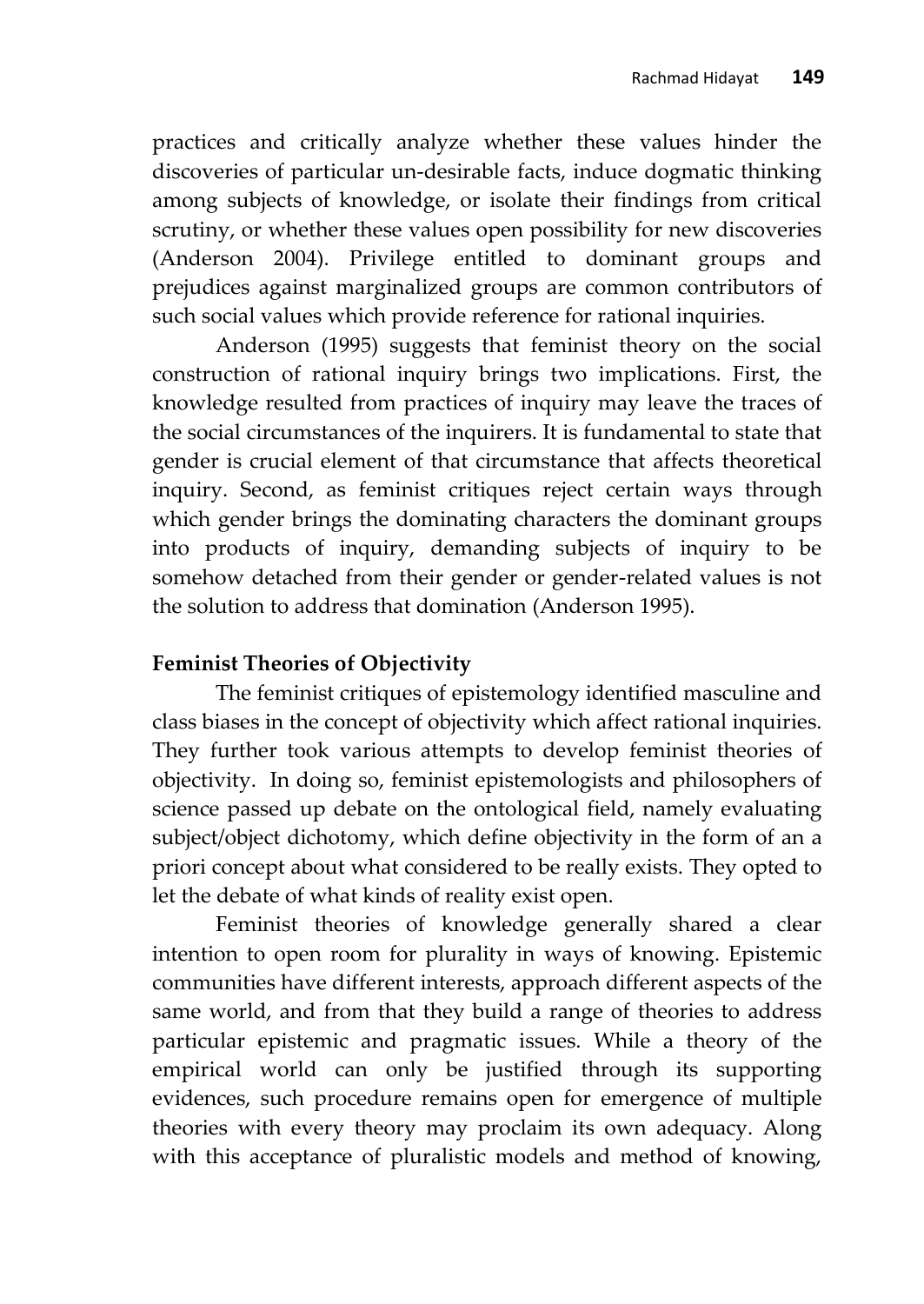most feminists epistemologist do not see the necessity of unifying these different models or theories, considering that they contain truths, into a single grand model of knowing which apply a single language or a single set of theoretical terms (Longino 2001). Harding (1998) and followed by Longino (2001) suggest that as long as different epistemic communities could maintain the adequacy of their associated theories in accordance to recognized standards, and open to criticism, their model of knowledge may each judged as objective. This is regardless different contents their theories may contain. However, Intemann (2011) challenges the risk of unlimited theoretical pluralism in democratic spirit which is supported by Longino (1990) and Solomon (2001). She contends that if sexism and racism exist in a scientific theories following sustained examination, then such cannot be funded or taken seriously.

Feminist epistemologists give strong emphasize on the situatedness or perspective-relativity of much knowledge that human reason can produce. However, they do not thereby embrace relativistic epistemology (Anderson 1995). To consider some knowledge claims or form of understanding as situated in certain perspectives is not to suggest that the perspective reveals true beliefs or acceptable understandings. Similarly, it does not mean that particular situated perspectives can only be judged according to their own terms. It is important to state that feminist epistemology does not reject the possibility or desirability to produce of objective knowledge. What feminist epistemologists do is proposing new perspectives about objectivity.

Feminist theories of knowledge have developed their conception of knowledge production centered to the notion of situatedness of knowledge. With this regard, three broad epistemological traditions have taken shape: feminist standpoint theory, feminist postmodern, and feminist empiricism (Harding 1990). Feminists standpoint theory believe that particular perspective departing from disadvantageous position, i.e. women and marginalized groups, inhabit epistemic privilege. However, postmodern feminists reject such claims of epistemic privilege, while give emphasize on the contingency and instability of the social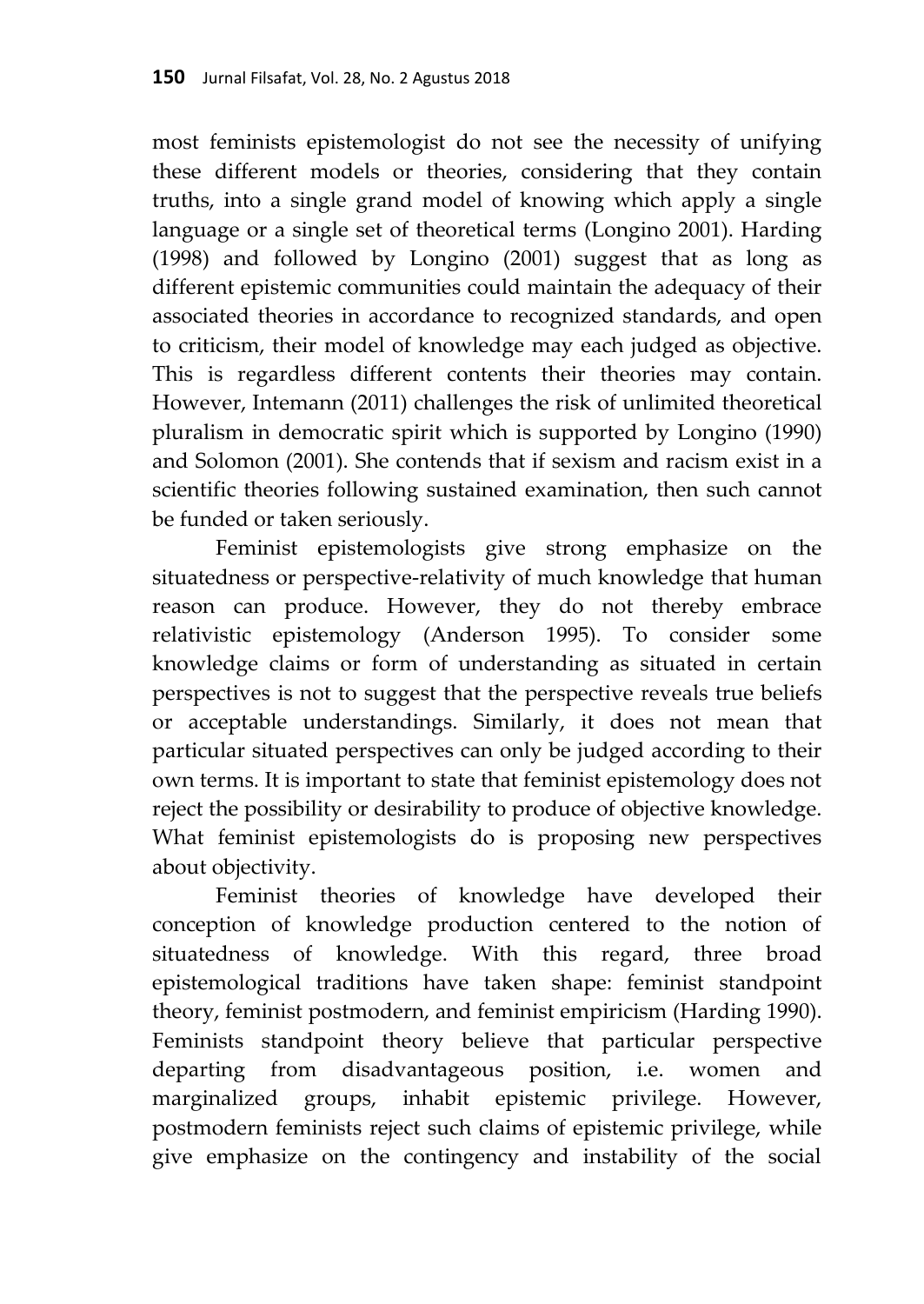identity of knowing subjects and their representations. Feminists empiricist explore framework to differentiate the situation in which situatedness of the knower creates bias and in which circumstances it provides a resource to advance knowledge. This notion expands a conception of objectivity as constituted by critical while cooperative relations among different situated knowers.

A number of feminist theorists stressed the epistemic benefit of involving emotional response to the object of knowledge for the constitution of knowledge. Emotions could serve as epistemic functions crucial for moral and political inquiry mediating inquirers to specifics features of the world he/she trying to know (Jaggar 1989, Little 1995, Anderson 2005). Generally in social science disciplines, emotional engagement with one's subjects of study is often required to understand and interpret sensitive issues or unique phenomenon. The fields of anthropology, sociology or human geography for examples, enquirers often need to build trust from their subjects and to attain a rapport with them to interpret their complex and unique world (Hrdy 1986).

It was Evelyn Fox Keller (1985a) who has developed an idea of objectivity as emotional engagement with object of knowledge in her concept of "dynamic objectivity." With dynamic objectivity, enquirers employ a mode of perception based on sense of love toward the objects. Keller argues that this way of knowing is more adequate compared to objectivity as detachment. This is precisely because this way does not involve a neurotic requirement to allay anxieties about maintaining the independence of the knowing subject by dominating the object of study, as stated in the mainstream epistemology doctrine. Longino (1993b) has objected to Keller's concept on with reason that while dynamic objectivity may involve a less neurotic mode of relation with the world, this does not show that as an epistemology concept it is better one. Keller's study of Barbara McClintock's ground breaking discovery of genetic transposition (1983), proposed an exemplary model of Keller's dynamic objectivity. McClintock's study demonstrated the epistemic advantage of sense of love toward the objects of study.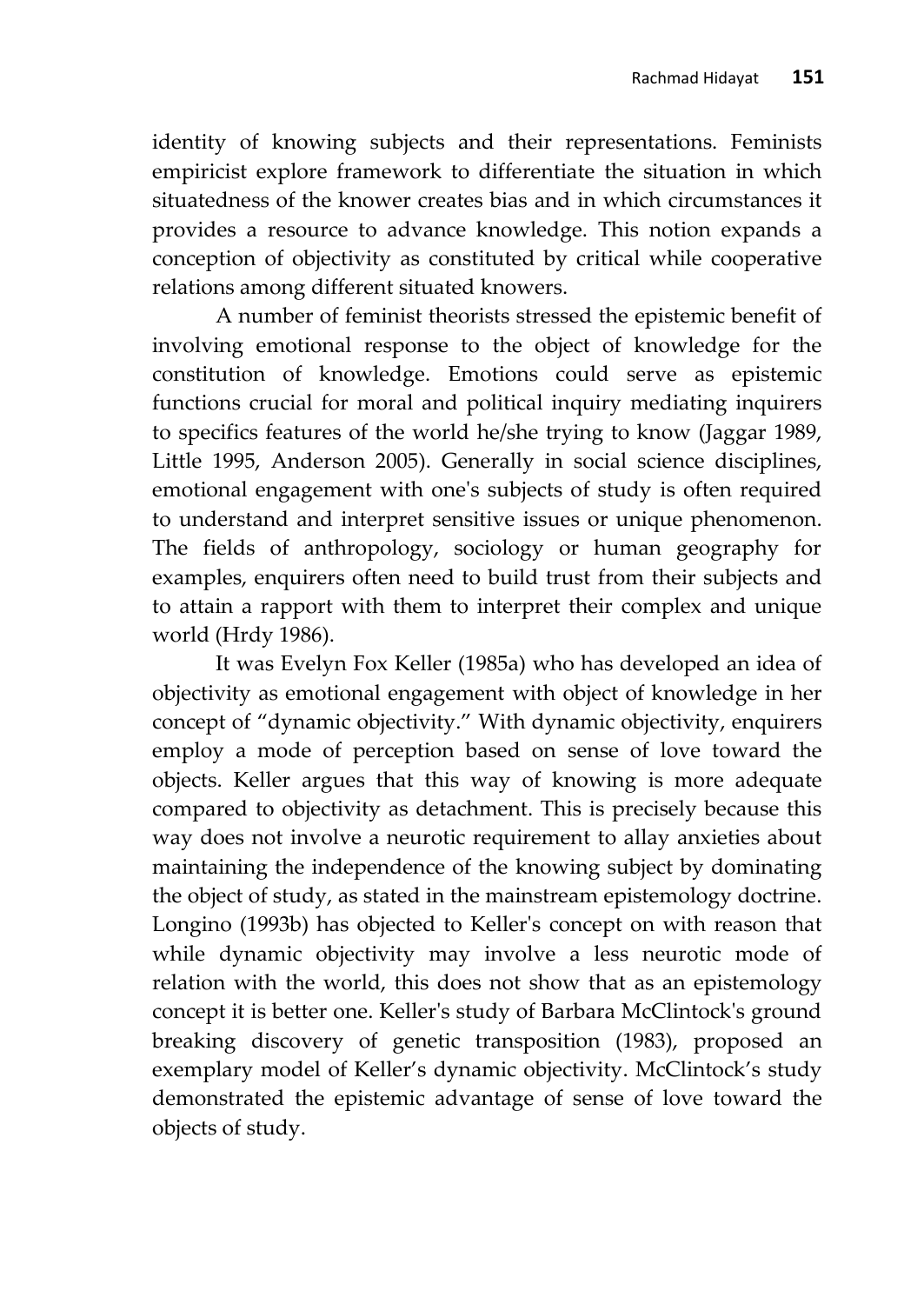Moving further from Keller's theory of knowledge, Sandra Harding (1993) argued that the objectivity of knowledge should be sought through reflexivity. Harding is a key figure in feminist standpoint theory. Notion of reflexivity asks subject of knowledge to posit themselves on the same circumstances or situation as the object of knowledge. When constituting their knowledge, enquirers must explicitly reveal their social positions, interests, background assumptions, biases, and other contingent. The same goes with their perspectival features that shape their inquiry questions, research methods, and interpretations which the enquirers apply during knowing process. With such reflexivity strategy, Harding admitted the partiality of any representations while not denying their possibility to claim truth (Harding 1993). The theory implies that representation can be true without achieving the whole truth about the object being represented. Reflexivity enhances objectivity by avoiding overlapping between one's own partial perspective and a comprehensive view, and by highlighting dependency of representation that could be questioned. Harding argued (1993) that inclusion of marginalized groups into rational inquiry will enhance reflexivity. This is because the marginalized groups are more likely to encounter with components of accepted representations shaped by unchallenged application of the perspectives of the dominant groups.

Harding (1993) advanced her theory of strong objectivity by further including democratic inclusion as key feature of objective inquiry in addition to principle of reflexivity. She formulated this notion as a reconfiguration of standpoint theory. The theory entitles the standpoints of marginalized groups a fundamental role in achieving objective knowledge. However, according to strong objectivity, such epistemic privilege does not apply to the standpoints of the oppressed when considered from their own terms. Rather, it prefers representation constituted by communities that include them over representations created by communities that exclude them.

However, feminist postmodernists' critique of standpoint theory suggests that there is no in fact a single overreaching women's group that legitimately represent women's standpoint which therefore warrant epistemic superiority (Harding 1998). Socially, politically and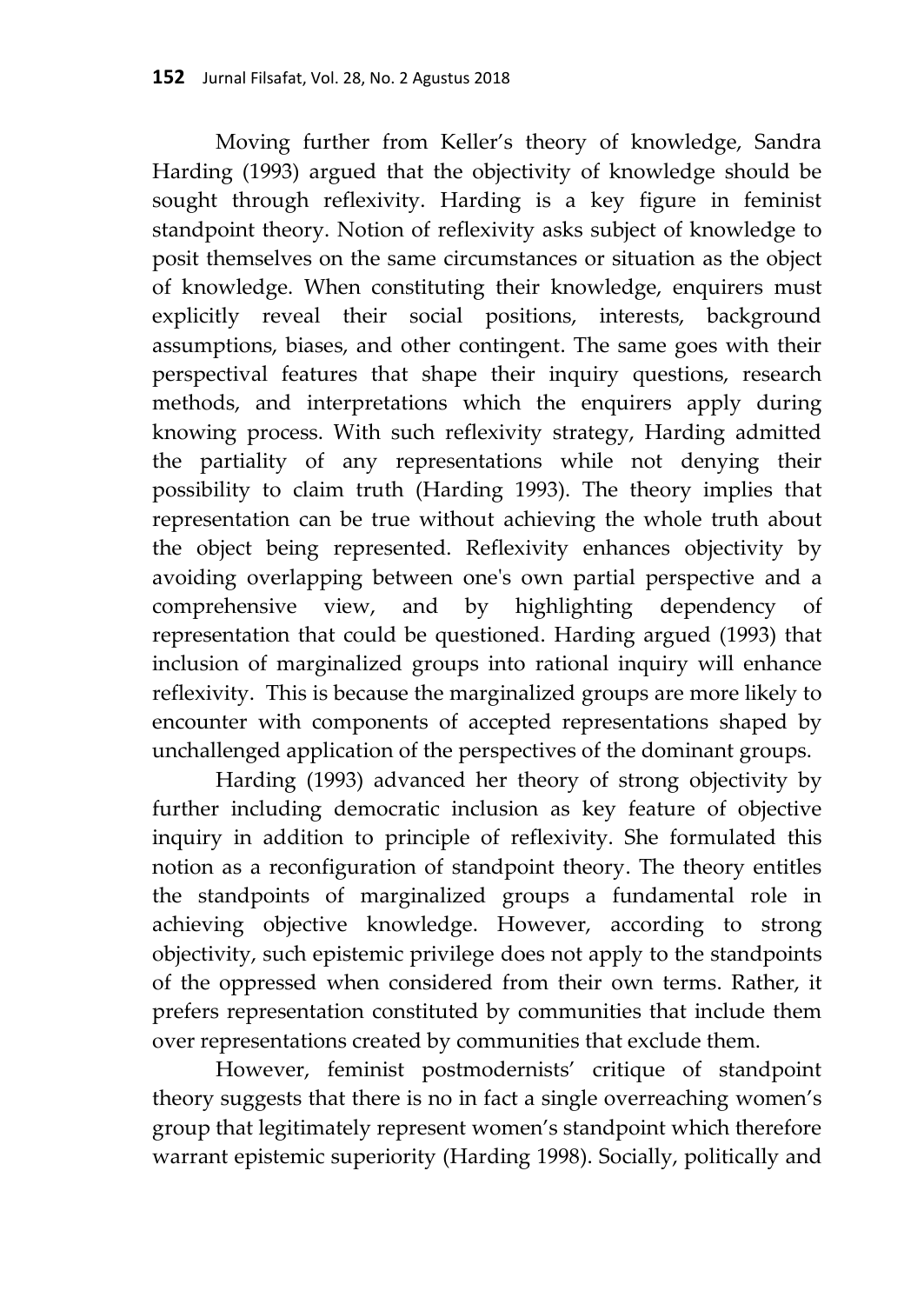culturally women's situation and experience are vary and this give rise of the multiple standpoints of subaltern women's (namely black, Latina, lesbian, postcolonial, religious.). Postmodernists critique has encouraged many standpoint theorists to end the agenda of searching for a single women's standpoint that can claim feminist epistemic superiority. They opted to move to a pluralistic direction by welcoming multiple situated standpoints arising out of intersecting subordinated groups (Harding 1998; Collins 1990). Harding (1998) argued that a system of knowledge that integrates these multiple insights and evolves out from their unique experiences will be richer compared to one that draws on the insights of and develops from the predicaments of dominant groups alone. To make it simpler, in terms of knowing strategy, thinking from multiple standpoints from variety of subaltern perspectives gives more advantage than sticking in one's thinking to dominant perspective. This means, the standpoint theory moves the epistemic advantage point from the context of justification of being marginalized to the discovery of morally or politically significant truths arising out of multiple subaltern standpoints. This shift can also be understood in terms of pragmatic advantages: thinking from multiple and pluralistic standpoints allows the vision and realization of more just social relations (Collins 1990, Hartsock 1996).

Wylie (2003) explained among different versions of feminist standpoint two points are being shared. First, standpoint theory rejects essentialism or the idea that the certain groups reveals any standpoint would represent fixed nature of their group or that members of this group would do or to think the same. Second, standpoint theory rejects any intention to entitle automatic epistemic privilege to any particular standpoint. Wylie (2003) asserts that the social circumstance of "insider-outsiders" (or members of disadvantaged groups as subject of knowledge) can sometimes afford a contingent epistemic advantage in solving particular problems they encounter. Seen from this pluralistic orientation, feminist standpoints implies shared epistemic spirit with feminist postmodernism while at the same time their inclination also toward more empiricism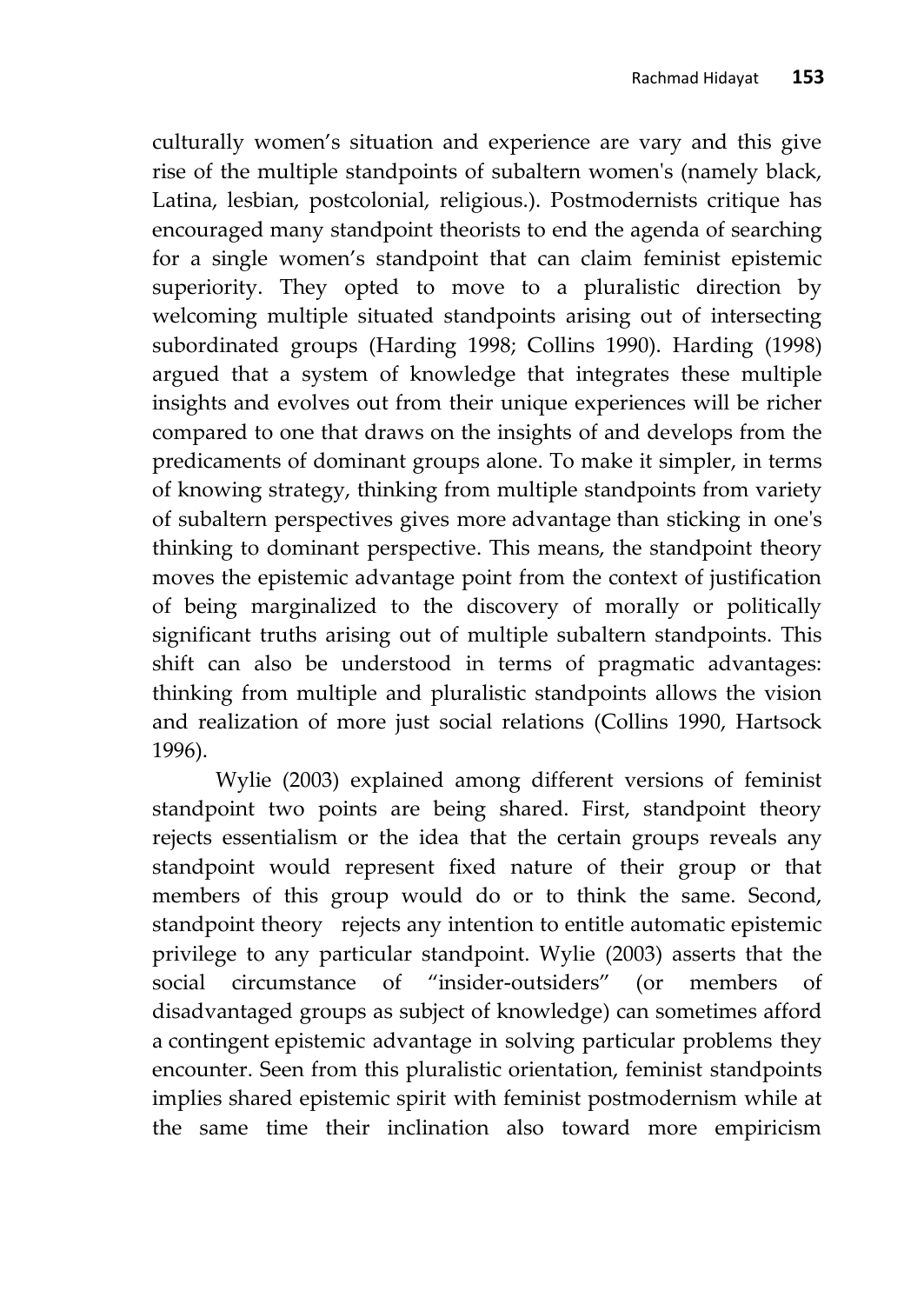pragmatic approach which is at many point shared with feminist empiricism.

Longino (1990, 2001) has developed more fully a conception of objectivity based on democratic discussion. Her key idea is that the production of knowledge is a social enterprise, secured through critical while cooperative interactions among inquirers. This strategy fully takes rational inquiry as social enterprises. As social enterprise, the results of this academic inquiry in considered to be more objective if they are more responsive to criticism. This notion developed from a long tradition including J.S. Mill, Karl Popper, and Paul Feyerabend (Lloyd 1997a). Feminists develop this tradition by proposing three aspects. First, by giving a more articulate conception of "all points of view," through emphasize on the influence of the social positions of inquirers on the representation models they create. Second, feminists suggest a more empirically component in the account of the social relational characteristic of different communities of inquiry (e.g., Potter 1993, 2001). Third, feminist theories give a greater stress on the importance of equality among imagined plural inquirers.

In Longino's (2001) proposal of epistemology, a rational inquiry is objective, and therefore its product can be accepted as knowledge, if it shows four requirements. First, it offers public rooms for the criticism of its knowledge claims. Second, it responds to criticisms by changing its contents of theories according to, and three, publicly considered standards of scientific evaluation. Last, it adheres to a norm of equality of epistemic authority among community of enquirers. The last component of objectivity, the requirement of acknowledgement of equality of intellectual authority represents the democratic feature of Longino's theory. However, it also invites criticism, given the demand to acknowledge equality among different enquirers with different expertise and competence. In respond these criticism, supporters of this democratic model of objectivity have specified the norm of equality in order to distinguish legitimate differences of expertise and competence among enquirers from illegitimate epistemic interaction. An illegitimate form of democratic model occurs when a group exercises its social power to exclude some criticisms such as those coming from disadvantaged groups from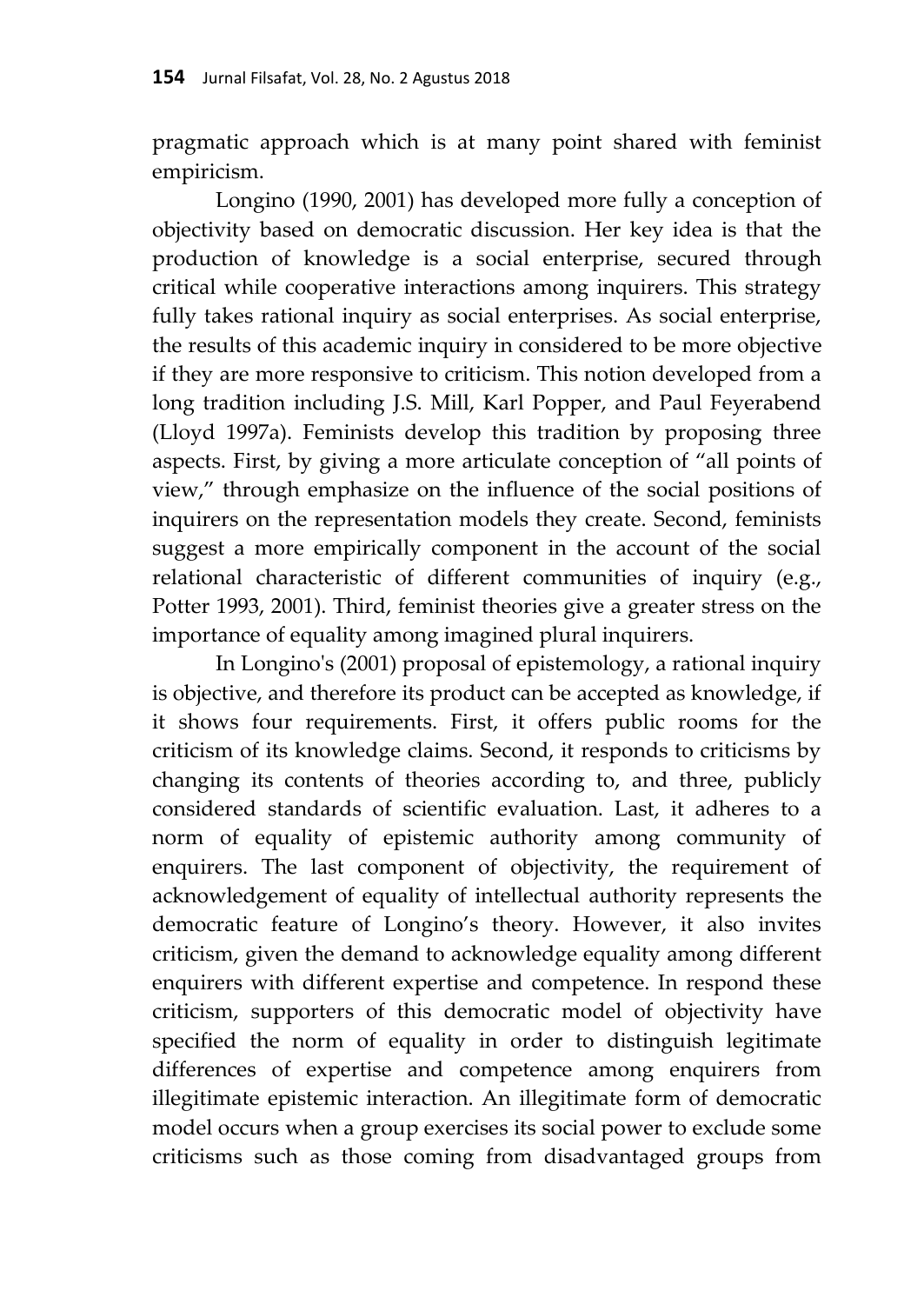participating in the epistemic interaction (Anderson 1995b, Longino 2001).

During its development, theorists adopting postmodern feminists have shown similar direction toward other influential streams in feminist epistemology. Some feminists inspired by postmodernism sought middle and more stable bases that feminist empiricists and standpoint theorists can share. Donna Haraway (1989), considered as proponent of feminist postmodernist, showed exemplary attempt by expressing tributes to the achievements of feminist scholars adopting empiricist framework and standards. Haraway (1991) further have taken attempts to reconstruct models of objectivity and epistemic responsibility which show consistency with the principle of situated knowledge. Similarly, Fraser (1995) urged for reformulation of feminist postmodernism approach toward a more pragmatic orientation while employing fallibilism and contextualization of knowledge claims, avoiding categorical rejections of grand social theory, normative philosophy and even humanist values.

Today, the three feminist epistemological streams increasing show more agreement than disagreement and they share inclination toward each other. However, it is important to mention that different views regarding how social values give impact to objectivity do persist among the three streams (Intemann 2010). Feminist empiricist theory stressed how pluralism of values within enquirer community will allow critical examination of unquestioned underlying assumptions of rational inquiry. It also multiplies potential fruitful hypotheses. Meanwhile, feminist standpoint supporters argued that better values produce better theories. In response to this, feminist empiricists have accepted the value claim of standpoint theory with notes that these claims are kept contingent and local (Wylie and Nelson 2007).

## **CONCLUSION**

In their early phase, feminist theories on epistemology and philosophy of science paid their greatest attention to explore general questions about the inter-link between gender and knowledge. They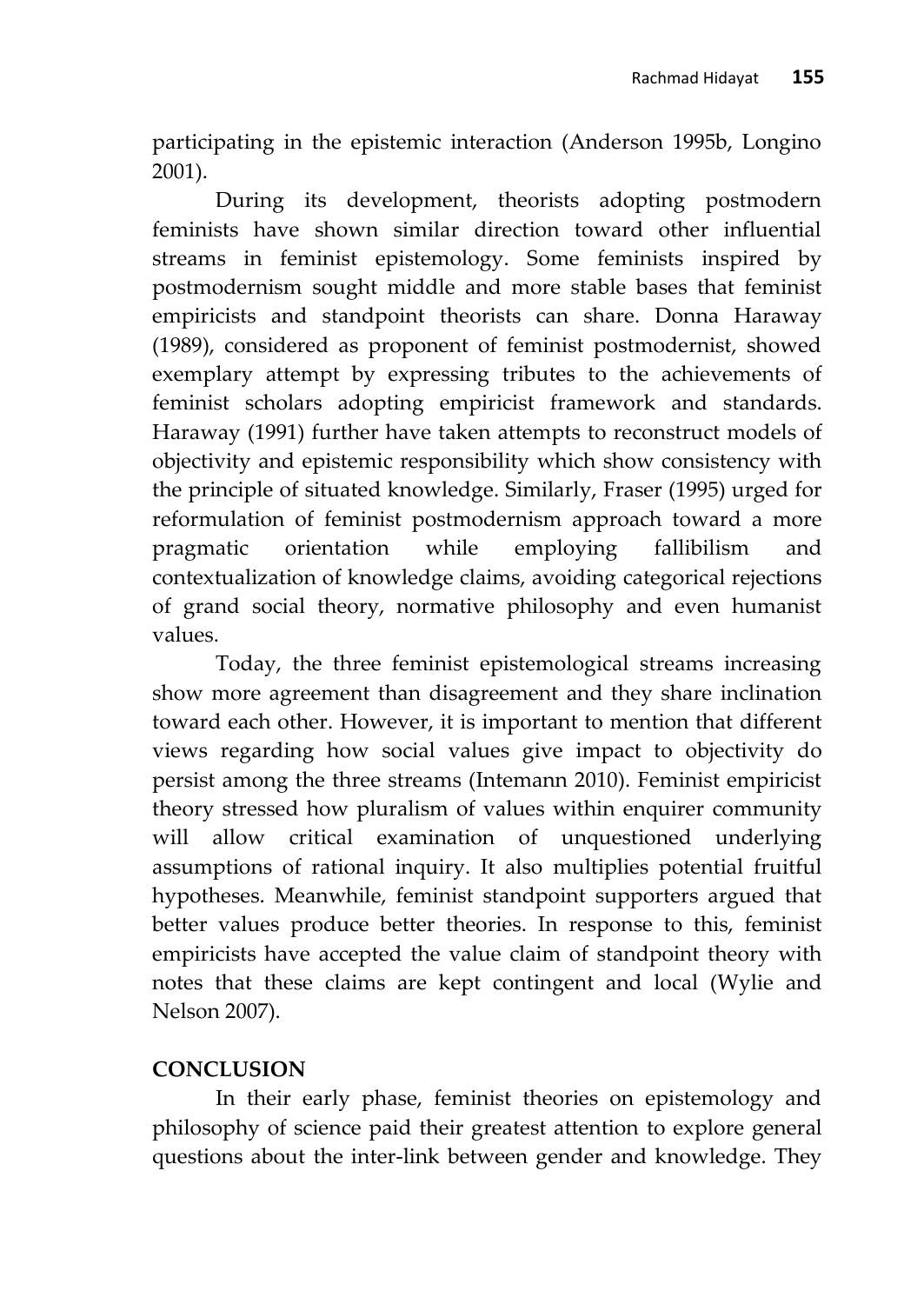questioned: Do mainstream conceptions and practices of knowledge production, objectivity, and science embody masculine or androcentric feature and sentiment? Do men and women have different reasoning styles manifested in different ways of knowing? This new field of epistemic investigation has steadily evolved toward enquiries on different ways gender is constructed in practice of knowledge production in specific subject matters, among particular communities of inquiry, and using distinct methods. This shift to more local and particular investigation has led the three streams in feminist epistemological thinking into convergence direction.

As an epistemology tradition, feminist theories share commitment to reveal multiple-overlapping routes through which gender as social-cultural norms, ideology and political structure works in the production and reproduction of knowledge. The feminist theories maintain their focus on the principle of situated knowledge while giving strong emphasis on the interplay between facts and values. The tradition generally rejects the concept of transcendental-overreaching standpoints while encouraging plurality of theories. These themes are all in one way or the others shared by the three feminist epistemology streams.

Gender is not the only social-cultural dimension that shapes the production of knowledge. Epistemic authority is built upon a set symbols and values that includes not only gender, but also race, class, sexuality, culture, religion and age. If feminist epistemology is an embodiment liberating knowledge project, it must address all forms of domination because women in fact fill the population of every category of subordinated marginalised people. To claim for an epistemic liberatory project, feminists cannot only work for or about women, but all forms of subordinated groups.

### **BIBLIOGRAPHY**

- Addelson, Kathryn, 1983, "The Man of Professional Wisdom", In Harding and Hintikka, 165-86.
- Alcoff, Linda and Elizabeth Potter Eds., 1993, *Feminist Epistemologies*, Routledge, New York and London.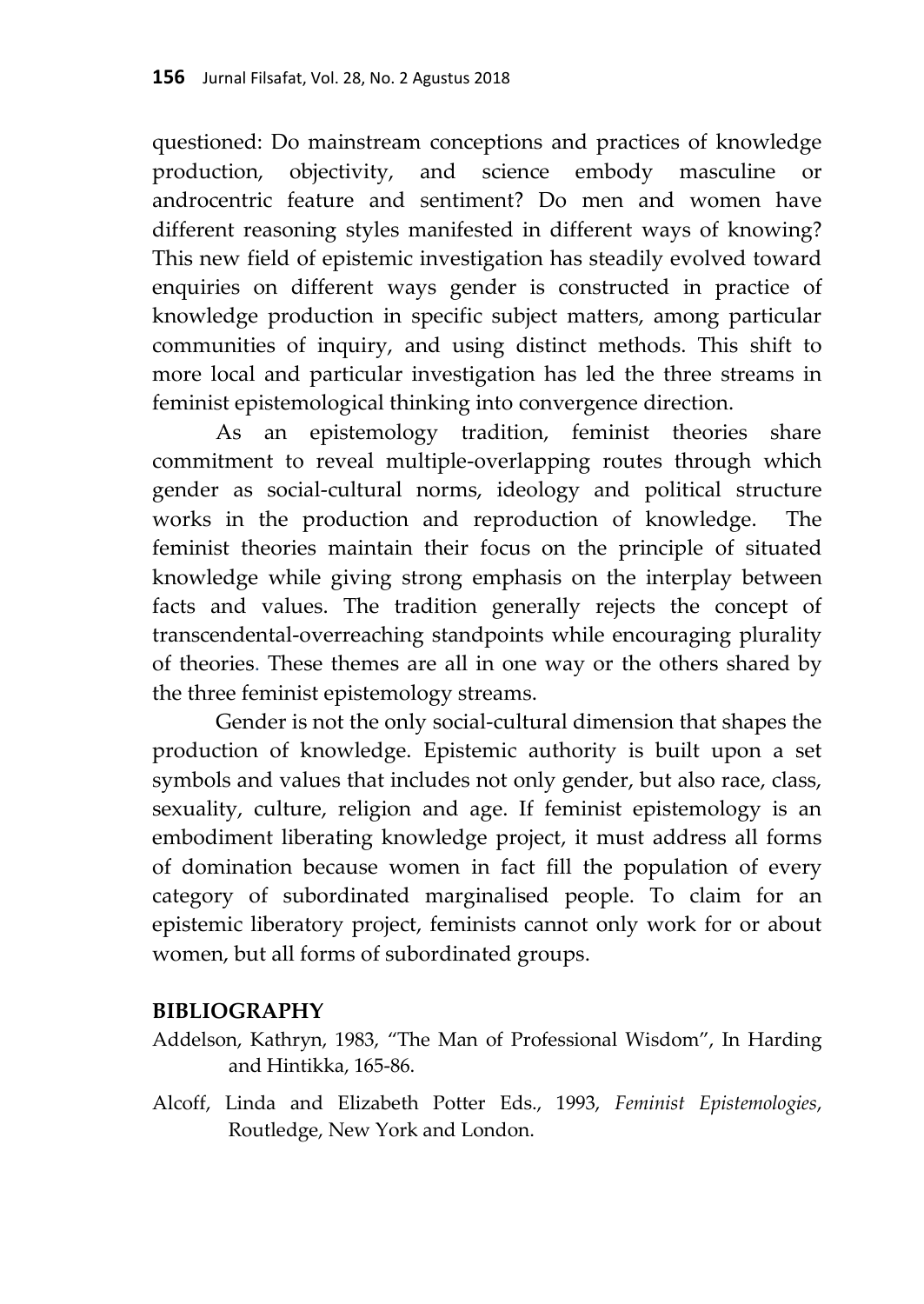Anderson, Elizabeth. 1995a, "Feminist Epistemology: An Interpretation and a Defense", *Hypatia*, Vol. 10, No. 3, Analytic Feminism, pp. 50-84

\_\_\_\_\_\_\_\_, 1995b, "Knowledge, Human Interest and Objectivity in Feminist Epistemology", *Philosophical Topics*, 23: 27-58.

\_\_\_\_\_\_\_\_, 2004. "Uses of Value Judgments in Science: A General Argument, with Lessons from a Case Study of Feminist Research on Divorce", Hypatia, 19(1): 1–24.

- Bordo, Susan, 1987, *The Flight to Objectivity: Essays on Cartesiansm and Culture*, State University of New York Press, New York.
- Code, Lorraine, 1991, *What Can She Know?*, Ithaca, Cornell University Press, New York.

\_\_\_\_\_\_\_, 1993, "Taking Subjectivity into Account", in Alcoff, L. and E. Potter (Eds), *Feminist Epistemologies*, Routledge, New York and London.

- Collins, Patricia Hill, 1990, Black feminist thought: Knowledge, consciousness, and the politics of empowerment, Unwin Hyman, Boston.
- Daston, L., & Peter Galison, P., (2007), Objectivity, Zone Books, New York.
- Dotson, Kristie, 2011, Tracking Epistemic Violence, Tracking Practices of Silencing, *Hypatia* Issue 26 (2):236-257
- Fraser, Nancy, 1995, "False Antithesis", In Benhabib, Butler, Cornell and Fraser.
- Fraser, Nancy and Linda Nicholson. 1990. "Social Criticism without Philosophy", In Nicholson.
- Fricker, Miranda 2007, Epistemic Injustice: Power and the Ethics of Knowing, Oxford Scholarship Online
- Haraway, Donna, 1989, *Primate Visions,* Routledge, New York.
- \_\_\_\_\_\_\_, 1991, "Situated Knowledges", In *Simians, Cyborgs and Women*, Routledge, New York.
- Harding, Sandra, 1986, *The science question in feminism*, Cornell University Press, Ithaca.
- \_\_\_\_\_\_\_, 1991, *Whose science? Whose Knowledge?,* Ithaca, Cornell University Press, N. Y..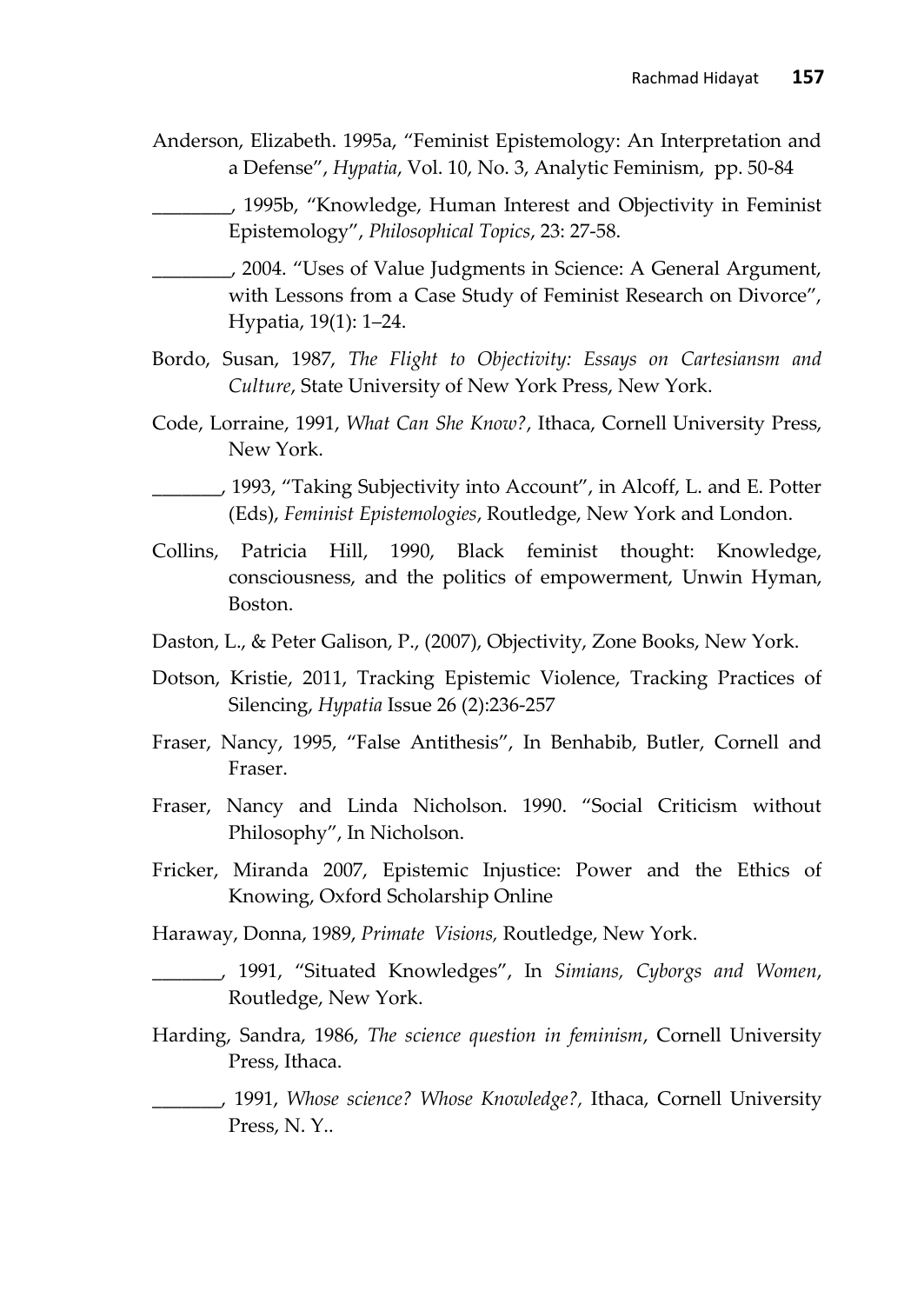- \_\_\_\_\_\_, 1993, "Rethinking standpoint Epistemology: 'What is Strong Objectivity?'", In Alcoff and Potter.
	- \_\_\_\_\_\_, 1998, *Is Science Multicultural?: Postcolonialisms, Feminisms and Epistemologies*, Bloomington, Indiana University Press, Ind..
- Hartsock, Nancy, 1996, "Comment on Hekman's 'Truth and Method': Truth or Justice", *Signs*, 22: 367-73.
- Hekman, Susan, 1996, *Feminist Interpretations of Michel Foucault*, The Pennysylvania State University Press.
- Hookway, Christopher, 2010, Some Varieties of Epistemic Injustice: Reflections on Fricker, *Episteme*, Volume 7, Issue 2, pp. 151-163
- Hrdy, Sarah, 1986, Empathy, polyandry, and the myth of the coy female, In Feminist approaches to science, ed. Ruth Bleier, Pergamon, New York.
- Intemann, Kristen, 2011, Diversity and Dissent in Science: Does Democracy Always Serve Feminist Aims?, In Heidi E. Grasswick *Feminist Epistemology and Philosophy of Science: Power in Knowledge* (pp.111- 132), Springer.
- Jaggar, Allison, 1989, "Love and Knowledge: Emotion in feminist Epistemology", In Garry and Pearsall.
- Keller, Evelyn Fox, 1983, A feeling for the organism, Freeman, New York.
- \_\_\_\_\_\_\_, 1985, The force of the pacemaker concept in theories of aggregation in cellular slime mold, In Reflections on gender and science, Yale University Press, New Haven.
- Little, Margaret, 1995, "Seeing and Caring: the Role of Affect in Feminist Moral epistemology", *Hypatia*, 10: 117-137.
- Lloyd, Genevieve, 1984, *The Man of Reason: 'Male' and 'Female' in Western Philosophy*, Mathuen and Co ltd, London.
- Lloyd, Elisabeth, 1997a. "Feyerabend, Mill and Pluralism", *Philosophy of Science*, 64: 396-407.
- Longino, Helen, 1990, Science as social knowledge, Princeton University Press, Princeton, NJ.